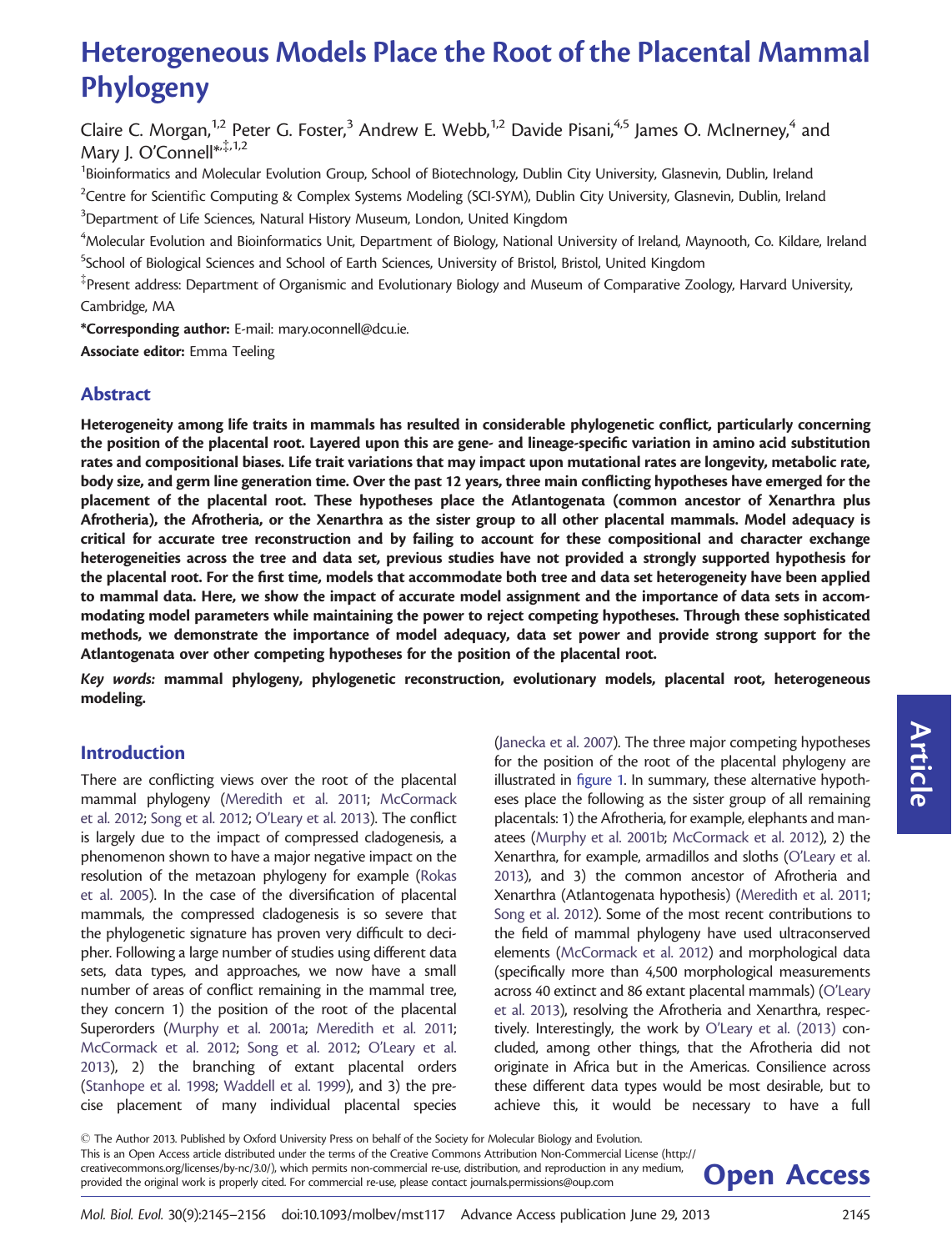<span id="page-1-0"></span>

FIG. 1. Three major rooting hypotheses for placental mammals. The three major competing hypotheses for the position of the root are depicted. (A) The Afrotheria root, (B) the Xenarthra root, and (C) the Atlantogenata root.

understanding of the evolutionary dynamics of all of these data to adequately model them.

Retroposons are attractive alternative data type that is less likely to be subject to model misspecification. However, a previous analysis of these rare genomic events by [Nishihara](#page-10-0) [et al. \(2009\)](#page-10-0) showed similar levels of support for all three competing hypotheses for the position of the placental root ([Nishihara et al. 2009](#page-10-0)). There is some evidence that retroposons are not entirely devoid of homoplasy [\(Han et al.](#page-10-0) [2011\)](#page-10-0), which may contribute to signal conflict. Here, we show how adequate modeling can be achieved for proteincoding molecular data.

The current debate over the position of the placental root, and indeed the branching patterns within certain Superorders (e.g., Laurasiatheria), is due in no small part to incorrect ortholog identification [\(Philippe et al. 2011\)](#page-11-0), long branch attraction (LBA) [\(Heath et al. 2008](#page-10-0)), saturation of signal ([Moreira and Philippe 2000](#page-10-0)), compositional bias [\(Foster and](#page-10-0) [Hickey 1999\)](#page-10-0), evolutionary rate variation between lineages and between different characters in a data set ([Li et al.](#page-10-0) [1987\)](#page-10-0), and model misspecification ([Philippe et al. 2011\)](#page-11-0). Each of these factors (alone or in combination) can have a major effect on the resulting topology as outlined later.

Comparisons of protein-coding genes in mammalian genomes have shown that there are substantial variations in both mutational rate and nucleotide composition [\(Li et al.](#page-10-0) [1987;](#page-10-0) [Romiguier et al. 2010](#page-11-0)). The observed heterogeneity can be influenced by many factors including diet [\(Yang 1998\)](#page-11-0), disease [\(Usanga and Luzzatto 1985](#page-11-0)), and intense sexual selection [\(Dorus et al. 2004\)](#page-10-0). Variations in body size, longevity,

metabolic rate, and germ-line generation time across species have also been shown to affect the rate of mutation [\(Peto](#page-11-0) [et al. 1975;](#page-11-0) [Martin and Palumbi 1993;](#page-10-0) [Bleiweiss 1998](#page-10-0); [Leroi](#page-10-0) [et al. 2003](#page-10-0); [de Magalhaes and Costa 2009;](#page-10-0) [Caulin and Maley](#page-10-0) [2011\)](#page-10-0). Smaller, shorter-lived mammals with high metabolic rates and short germ-line generation times accumulate mutations at a higher rate ([Li et al. 1996\)](#page-10-0). With such variation in mutational rate across lineages, these data are also likely to suffer the effects of LBA. [Holton and Pisani \(2010\)](#page-10-0) have shown that LBA has led to the incorrect resolution of Coelomata as a clade; the influence of this systematic bias is also a concern for mammal phylogeny reconstruction. GC-biased gene conversion in the DNA repair machinery ([Galtier 2003\)](#page-10-0) results in a higher GC content over time for those species with higher mutational rates, and this has resulted in mammal genome data manifesting compositional biases across species [\(Romiguier et al. 2010](#page-11-0)). By disregarding compositional heterogeneity in a data set (i.e., by not modeling it adequately), we can consistently identify the wrong tree as optimal [\(Foster](#page-10-0) [2004\)](#page-10-0). Foster gave examples where homogeneous models gave an incorrect topology, but using a tree-heterogeneous composition model obtained the correct topology and was also shown to fit the data adequately [\(Foster 2004](#page-10-0); [Foster](#page-10-0) [et al. 2009\)](#page-10-0). The importance of modeling both compositional heterogeneity across the tree and heterogeneity in exchange rates over the data set has been shown by [Cox et al. \(2008\)](#page-10-0) where strong support for the incorrect topology was obtained if one employed models that did not account for these types of heterogeneity in the data.

In this article, we employ two major classes of heterogeneous modeling: first those that accommodate compositional heterogeneity and exchange rate heterogeneity across the phylogeny. As previously described by [Foster et al. \(2009\),](#page-10-0) these are node-discrete composition heterogeneous (NDCH) and node-discrete rate matrix heterogeneous (NDRH) models. The second class of heterogeneous models applied are those that allow for heterogeneity across the data set [\(Lartillot and Philippe 2004](#page-10-0)). All previous attempts to reconstruct the mammal phylogeny using molecular data have used homogeneous models that do not account for variation in composition or exchange rates across the tree or the data set [\(Murphy et al. 2001b;](#page-10-0) [Bininda-Emonds et al.](#page-10-0) [2007;](#page-10-0) [Meredith et al. 2011](#page-10-0)). In contrast, here we will use models that adequately describe the complex reality of the evolutionary processes. However, more sophisticated models demand more data to discriminate among competing hypotheses. For example, alignment lengths of greater than 1,000 positions (i.e., concatenated data sets) have been shown to be necessary for profile mixture models to reliably calculate the shapes of the profiles of the data ([Quang et al.](#page-11-0) [2008\)](#page-11-0). Therefore, if heterogeneous models are to be employed then the size and the quality of the data set are critical.

To date, there have been many studies that used concatenated data sets to investigate the position of the placental root [\(Murphy et al. 2001b](#page-10-0), [2007;](#page-10-0) [Kriegs et al. 2006](#page-10-0); [Asher 2007;](#page-10-0) [Hallstrom and Janke 2010](#page-10-0)). These data sets have included nuclear and mitochondrial genes (with protein-coding genes treated either as nucleotide or amino acid sequences),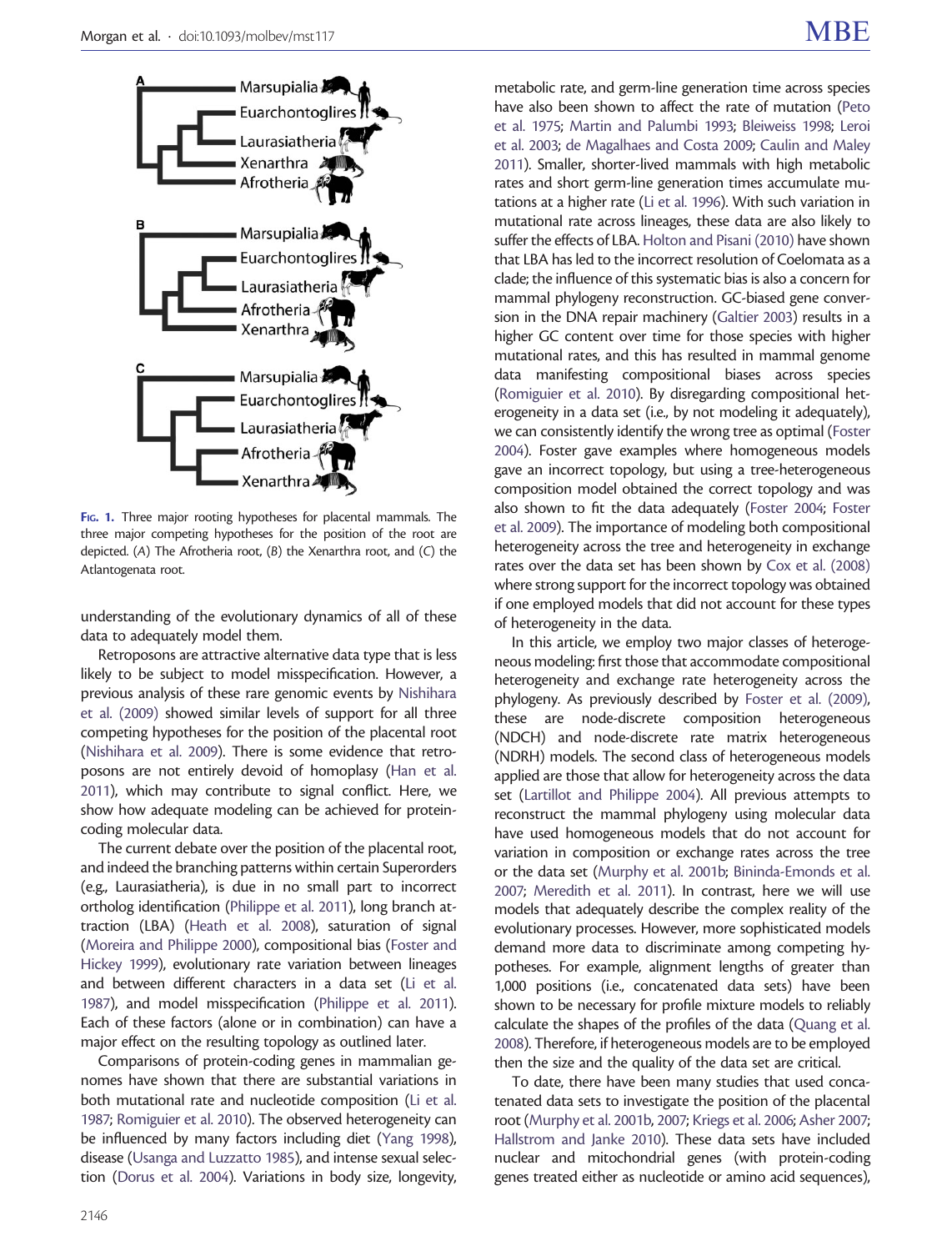noncoding DNA, morphological data, and rare genomic events ([Murphy et al. 2001b,](#page-10-0) [2007](#page-10-0); [Kriegs et al. 2006;](#page-10-0) [Hallstrom and Janke 2010\)](#page-10-0). It is now clear, however, that not all data sets are equally suitable for all phylogenetic questions at all phylogenetic depths, as shown most recently by [Song et al. \(2012\).](#page-11-0) The work of [Brown et al. \(1982\)](#page-10-0) showed that mitochondrial genes and noncoding DNA sequences accumulate mutations at a faster rate than nuclear proteincoding genes, making them less appropriate for resolving deep nodes on a phylogeny. In addition, DNA sequences are more prone to mutational saturation than amino acid data sets [\(Kosiol et al. 2007](#page-10-0)) and might be more strongly affected by biases related to lineage-specific codon usage preferences [\(Rota-Stabelli et al. 2013](#page-11-0)).

To fully address the root of the placental mammals, evolutionary models that account for heterogeneity in both composition and the rate of mutational change (i.e., exchange rate) across the tree and the data must be employed ([Foster et al. 2009](#page-10-0)). Along with modeling these features, it is essential for the data set to have the power to reject alternative hypotheses and to be sufficiently large to meet the requirements of the increase in parameterization. Here, we have exploited recent advances in modeling heterogeneity of composition and exchange rates across the tree and the data in a Bayesian framework, and using a data set generated from completed genomes, we address the problem of the root of the placental mammals.

## Results and Discussion

First, we set out to determine whether there was a significant improvement in fit with the use of heterogeneous models over homogeneous models for mammal data sets. To perform this test, we used two sources of data: 1) a previously published data set containing 66 taxa and a maximum alignment length of 9,789 base pairs referred to as "66TaxonSet" (see Materials and Methods) (4) and 2) a data set assembled specifically for this analysis containing 39 taxa and an alignment length of 23,900 amino acids (aa) referred to throughout as "39TaxonSet." We tested the suitability of these data sets for resolving the root of the mammal phylogeny. The treatment of the data sets and their naming system are described in table 1.

## Heterogeneous Models Fit "66TaxonSet" Better than Homogeneous Models

In the first instance, we wished to determine whether the homogeneous models were adequate for 66TaxonSet. To determine which model describes 66TaxonSet, we analyzed the data at three levels in total, the first two were the nucleotide level (66TaxonSet\_nuc) and the amino acid level (66TaxonSet\_aa). Recoding into Dayhoff categories tends to ameliorate compositional heterogeneity and affords us the opportunity to apply GTR-like rate matrices to these resized data sets using a relatively small number of free parameters ([Hrdy et al. 2004\)](#page-10-0). Therefore, NDRH models were applied to the Dayhoff recoded data set (66TaxonSet day). These data were recoded into a total of 6 Dayhoff categories as

Table 1. Summary of Data Sets Analyzed.

| Data Sets      | Data Set Type     | Alignment Length |
|----------------|-------------------|------------------|
| 66TaxonSet nuc | <b>Nucleotide</b> | 9,789 bp         |
| 66TaxonSet aa  | Amino acid        | 2,190 aa         |
| 66TaxonSet day | Dayhoff recoded 6 | 2,190 characters |
| 39TaxonSet aa  | Amino acid        | 23,900 aa        |
| 39TaxonSet_day | Dayhoff           | 23,900           |

NOTE.-The name of each data set as per main text, the data type and corresponding alignment lengths are shown.

follows: Category 1 [C]; Category 2 [S, T, P, A, and G]; Category 3  $[N, D, E, and Q]$ ; Category 4  $[H, R, and K]$ ; Category 5 [M, I, L, and V], and Category 6 [F, Y, and W] [\(Hrdy et al. 2004](#page-10-0)). The 66TaxonSet nuc and 66TaxonSet aa showed compositional heterogeneity where 13 out of 66 had P values of approximately 0.002, and 47 out of 66 taxa had P values of 0.000, respectively. Therefore, neither 66TaxonSet\_ nuc nor \_aa fit the homogenous model (P values were not corrected for multiple comparisons), whereas the 66TaxonSet day was compositionally homogeneous [\(supple](http://mbe.oxfordjournals.org/lookup/suppl/doi:10.1093/molbev/mst117/-/DC1)[mentary table S1](http://mbe.oxfordjournals.org/lookup/suppl/doi:10.1093/molbev/mst117/-/DC1), [Supplementary Material](http://mbe.oxfordjournals.org/lookup/suppl/doi:10.1093/molbev/mst117/-/DC1) online). These results support the thesis that the nucleotide and amino acid data sets from 66TaxonSet require models that accommodate compositional heterogeneity over the tree and the data.

We use two approaches to model heterogeneity: one is to model heterogeneity across the phylogeny using the NDCH/ NDRH models [\(Foster 2004\)](#page-10-0), and the second is to model heterogeneity across the data using the CAT model [\(Lartillot and Philippe 2004](#page-10-0)). The NDRH model allows for character state exchange rates to vary over the topology, and the NDCH model allows for the composition to vary over the topology, independently of each other. The CAT model, developed by [Lartillot and Philippe \(2004\)](#page-10-0), models heterogeneity over the data using a mixture of site profiles. Here, we will define homogeneous models as those that do not allow for compositional variation or exchange rate variation across the tree or data set, that is, they do not incorporate either NDRH/NDCH or CAT models described earlier. A homogeneous model with a single exchange rate matrix, a single composition vector, a proportion of invariable sites, and four categories of gamma distributed associated rate variation is denoted as  $1GTR + 1C + I + 4\Gamma$ , this shorthand notation is used throughout the article.

Our strategy was to investigate whether models that account for heterogeneity over the phylogeny and data are a better fit to mammal data than previously employed homogeneous models. The best-fitting homogeneous model was identified using ModelGenerator v85 [\(Keane et al. 2006](#page-10-0)), and the models accommodating heterogeneity across the phylogeny were evaluated by progressively increasing the number of exchange rate matrices and composition vectors (or both) until there was no further improvement from increased parameterization. Bayes factor (BF) comparisons were used to determine when the addition of parameters no longer significantly improved the model fit to the data. The difference between the fit of the two models to the data set must have 2(ln BF) >6 to be deemed significant (see [table 2](#page-3-0) for summary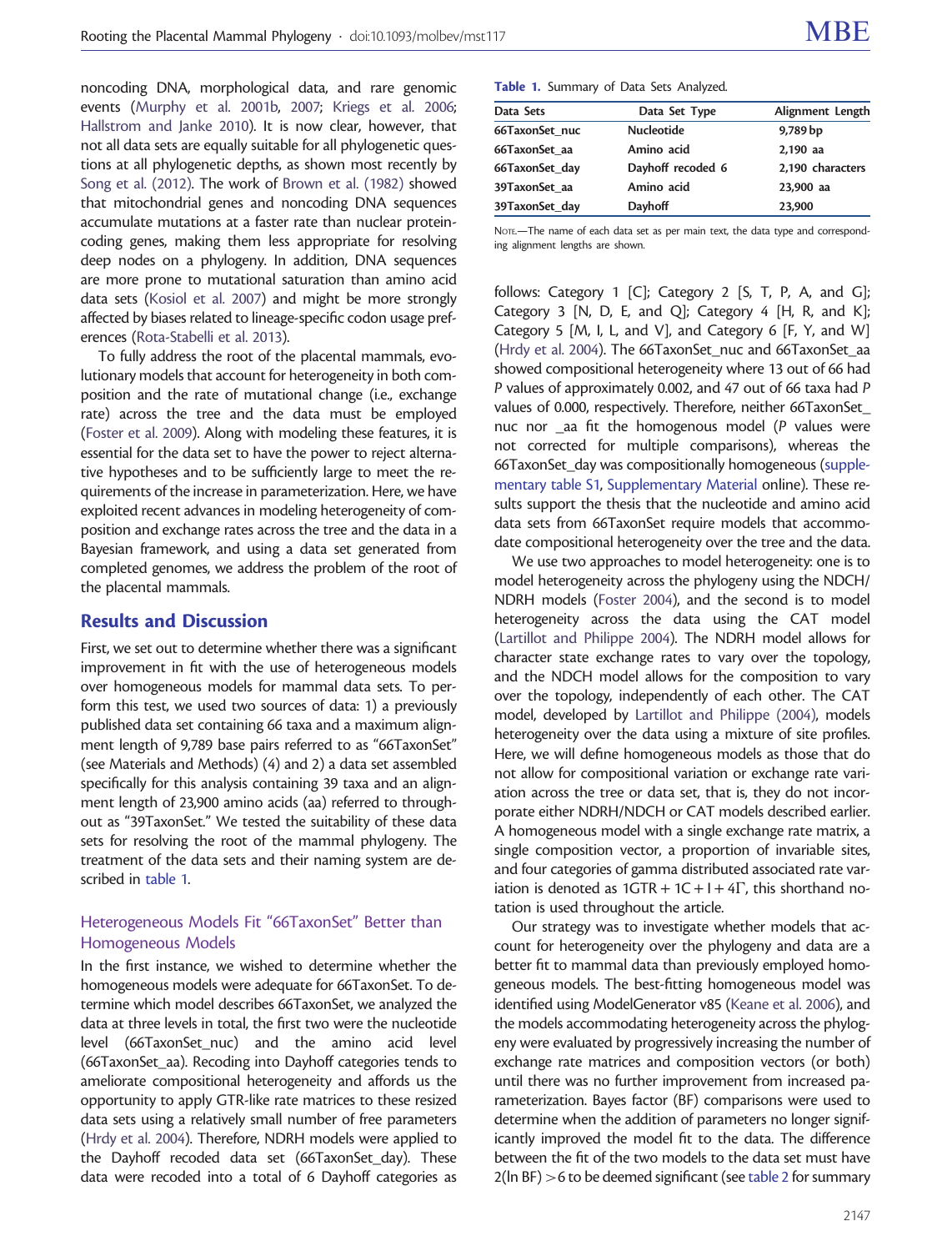<span id="page-3-0"></span>Table 2. Models Applied Using P4.

| Model                     | Number of       | <b>Number</b>  | <b>Parameters</b> |
|---------------------------|-----------------|----------------|-------------------|
|                           | <b>GTR Rate</b> | of Composition |                   |
|                           | <b>Matrices</b> | <b>Vectors</b> |                   |
| $1GTR + 1C + 1 + 4\Gamma$ | 1               | 1              | 12                |
| $2GTR + 1C + 1 + 4\Gamma$ | 2               | 1              | 18                |
| $3GTR + 1C + 1 + 4\Gamma$ | 3               | 1              | 24                |
| $4GTR + 1C + 1 + 4\Gamma$ | 4               | 1              | 30                |
| $5GTR + 1C + 1 + 4\Gamma$ | 5               | 1              | 36                |
| $6GTR + 1C + 1 + 4\Gamma$ | 6               | 1              | 42                |
| $1GTR + 2C + 1 + 4\Gamma$ | 1               | 2              | 16                |
| $1GTR + 3C + 1 + 4\Gamma$ | 1               | 3              | 20                |
| $1GTR + 4C + 1 + 4\Gamma$ |                 | 4              | 24                |
| $1GTR + 5C + 1 + 4\Gamma$ |                 | 5              | 28                |
| $1GTR + 6C + 1 + 4\Gamma$ |                 | 6              | 32                |
| $1GTR + 7C + 1 + 4\Gamma$ | 1               | 7              | 36                |
| $2GTR + 5C + 1 + 4\Gamma$ | $\mathbf{2}$    | 5              | 34                |
| $3GTR + 5C + 1 + 4\Gamma$ | 3               | 5              | 40                |
| $4GTR + 5C + 1 + 4\Gamma$ | 4               | 5              | 46                |

NOTE.—The model codes used in this study; the number of GTR rate matrices applied to the data; the number of composition vectors estimated; and the number of free parameters estimated for each model. All parameters were free to vary. In all cases, the proportion of invariable sites  $(+1) = 0.3$  and the gamma distributed associated rate variation  $(+\Gamma)$  = 0.7.

of models used in 66TaxonSet and [supplementary table S2,](http://mbe.oxfordjournals.org/lookup/suppl/doi:10.1093/molbev/mst117/-/DC1) [Supplementary Material](http://mbe.oxfordjournals.org/lookup/suppl/doi:10.1093/molbev/mst117/-/DC1) online, for complete list).

BF analysis indicated that there is strong evidence in favor of the heterogeneous model containing three GTR matrices, five composition vectors, an invariable sites category, and four categories of gamma distributed associated rate variation, that is,  $3GTR + 5C + I + 4\Gamma$ , over the homogeneous model  $(1GTR + 1C + I + 4\Gamma)$ , 2(ln BF) = 1097.1. The largest change in BF scores is seen in the shift between the compositionally homogeneous model (1GTR + 1C + I +  $4\Gamma$ ) and the model that allows for compositional heterogeneity across the tree  $(1GTR + 2C + I + 4\Gamma)$  with  $2(ln BF) = 727.7$ . All BF comparisons are detailed in [supplementary table S3](http://mbe.oxfordjournals.org/lookup/suppl/doi:10.1093/molbev/mst117/-/DC1), [Supplementary](http://mbe.oxfordjournals.org/lookup/suppl/doi:10.1093/molbev/mst117/-/DC1) [Material](http://mbe.oxfordjournals.org/lookup/suppl/doi:10.1093/molbev/mst117/-/DC1) online. Posterior predictive simulations on 66TaxonSet\_nuc showed that homogeneous models do not fit the data, see [figure 2](#page-4-0)A, whereas the best fitting model that accounts for heterogeneity across the phylogeny  $(3GTR + 5C + I + 4\Gamma)$  does fit the data, see [figure 2](#page-4-0)B. This result indicates that the model employed in the original publication of the 66TaxonSet was not adequate to describe the data ([Murphy et al. 2001a\)](#page-10-0).

To evaluate the improvement of fit on increasing composition vectors over amino acid data sets, the number of composition vectors was increased incrementally over the 66TaxonSet aa. It was found that models  $1JTT + 5C + I+$  $4\Gamma$ ,  $1JTT + 6C + I + 4\Gamma$ , and  $1JTT + 7C + I + 4\Gamma$  did not reach convergence during the Markov Chain Monte Carlo (MCMC) run, this is not surprising given each of these models contain over 100 free parameters. BF comparisons indicated that the compositionally heterogeneous model  $1JTT + 4C + I + 4\Gamma$  provided best fit to the data and is better than the compositionally homogeneous model  $1JTT + 1C + I + 4\Gamma$  by 2(ln BF) = 369.4. However, posterior

predictive simulations showed that both homogeneous  $(1)TT + 1C + I + 4\Gamma$ ) and the best fit model allowing for compositional heterogeneity over the phylogeny  $(1)TT+$  $4C + I + 4\Gamma$ ) fit the data with tail area probabilities of 0.79 and 0.97, respectively ([supplementary fig. S1](http://mbe.oxfordjournals.org/lookup/suppl/doi:10.1093/molbev/mst117/-/DC1), [Supplementary](http://mbe.oxfordjournals.org/lookup/suppl/doi:10.1093/molbev/mst117/-/DC1) [Material](http://mbe.oxfordjournals.org/lookup/suppl/doi:10.1093/molbev/mst117/-/DC1) online). In summary, the posterior predictive simulation results show that the compositionally homogeneous model was satisfactory in describing the 66TaxonSet\_aa; however, BF comparisons show that the model that accounts for compositional heterogeneity across the phylogeny describes the data better.

To evaluate the effect of multiple rate matrices on our amino acid data set and remove a layer of compositional heterogeneity, the 66TaxonSet aa was recoded to 6 Dayhoff categories (66TaxonSet\_day). It was found that increasing the number of rate matrices improved the model fit, as shown in comparison of model  $1GTR + 1C + I + 4\Gamma$  with model 2GTR +  $1C + I + 4\Gamma$  where 2(ln BF) = 67.0. This is compared with the impact of increasing the composition vectors, where model  $1GTR + 1C + I + 4\Gamma$  compared with model  $1GTR + 2C + I + 4\Gamma$ ,  $2(\ln BF) = 16.4$ . BF comparisons identified model  $5GTR + 2C + I + 4\Gamma$  as the best fitting model, and when compared with the homogeneous model  $(1GTR + 1C + I + 4\Gamma)$ , 2(ln BF) = 169.3. Posterior predictive simulations show that both the homogeneous model  $1GTR + 1C + I + 4\Gamma$  and the heterogeneous model of bestfit  $5GTR + 2C + I + 4\Gamma$  were both adequate in describing the data.

Next, we wished to pursue the impact of models that accommodate heterogeneity across the data set, and so we applied profile mixture model CAT to the data. BF comparisons were not employed to test the fit of the CAT model as they were not implemented in PhyloBayes v3.2 ([Lartillot et al.](#page-10-0) [2009\)](#page-10-0), instead we used 10-fold Bayesian cross validation. The fit of data set heterogeneous models CAT and CAT-GTR were compared against the fit of homogeneous models 1GTR+  $1C + I + 4\Gamma$  and  $1JTT + I + 4\Gamma$ . Results show that for both 66TaxonSet\_nuc and 66TaxonSet\_day, a  $1GTR + I + 4\Gamma$ model fits the data best [\(supplementary table S7,](http://mbe.oxfordjournals.org/lookup/suppl/doi:10.1093/molbev/mst117/-/DC1) [Supplementary Material](http://mbe.oxfordjournals.org/lookup/suppl/doi:10.1093/molbev/mst117/-/DC1) online). For 66TaxonSet aa, CAT is the best fitting model. The results of cross validation combined with the BF analyses show that the model using the GTR rate matrix and accommodating compositional heterogeneity describe the data better than compositionally homogeneous models. Therefore, these heterogeneous models were used to derive optimal phylogenies for 66TaxonSet\_ nuc and 66TaxonSet\_day, whereas the CAT model was used to find the optimal tree for 66TaxonSet\_aa, see summary [table 3](#page-5-0).

## Phylogenetic Results of Best Fitting Models on 66TaxonSet

In contrast to the previously published topology for 66TaxonSet, there are significant topological differences resulting from the application of models that account for heterogeneity over the phylogeny and the data. However, the posterior probability (PP) support values for placement of the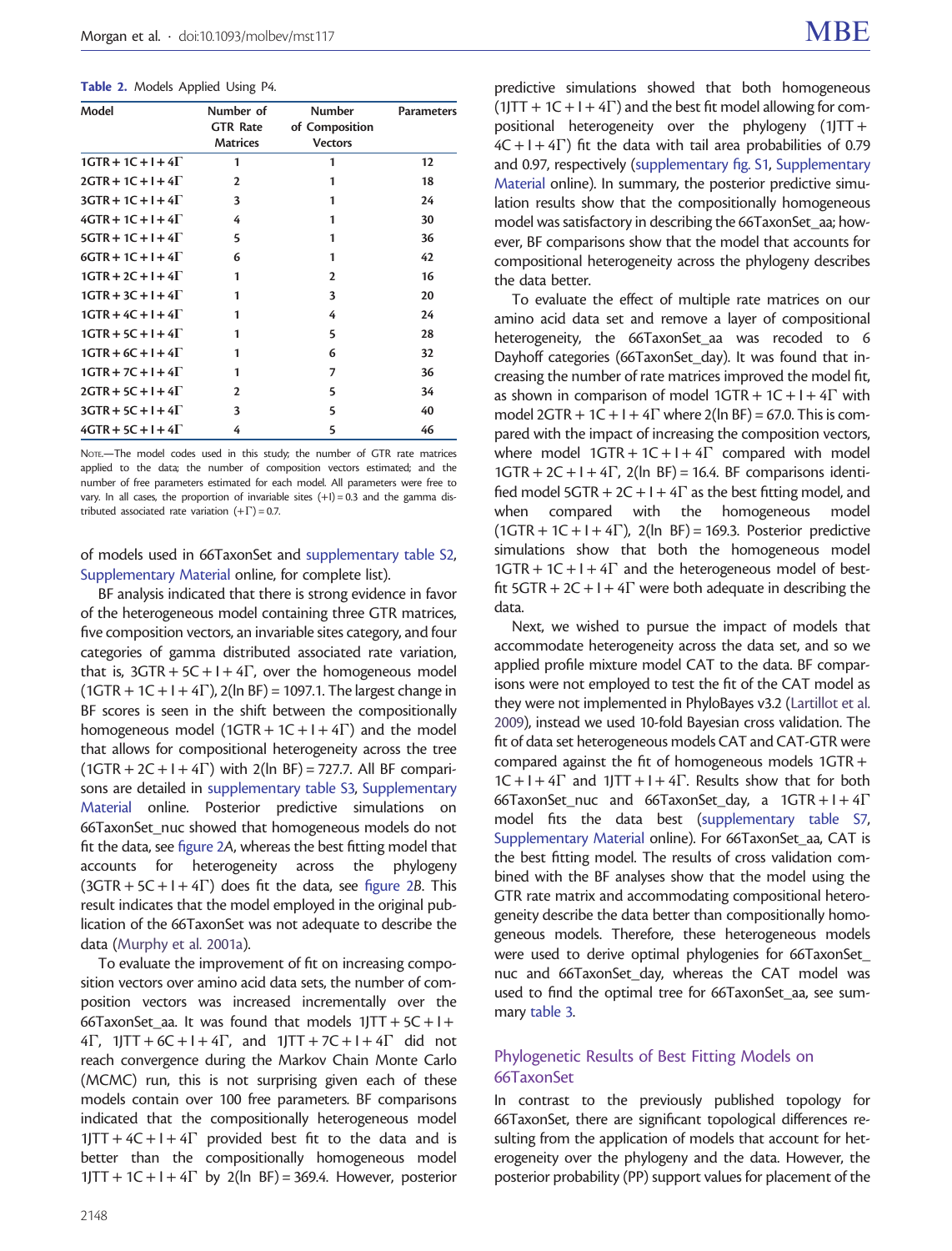<span id="page-4-0"></span>

FIG. 2. Fit of alternative models applied to 66TaxonSet\_nuc, and posterior predictive simulations for the homogeneous model and heterogeneous model of "best-fit" for 66TaxonSet\_nuc. Models are shown on x axis. The specifications of each model, that is, the number of rate matrices and composition vectors, are given inside the bar that represents that model. The y axis shows the ln L score, the higher the bar the worse the fit of the model. Inset (A) shows posterior predictive simulations for the homogeneous model (1GTR + 1C + I + 4 $\Gamma$ ). Inset (B) shows posterior predictive simulation for the best-fit heterogeneous model (3GTR + 5C + I + 4F). The black bar graphs in insets (A) and (B) represent the posterior predictive simulations of these models on 66TaxonSet\_nuc, and the arrow in each inset represents the  $\chi^2$  position in the simulation for the real data.

placental root using the best fitting models remains low: 66TaxonSet\_nuc and 66TaxonSet\_aa support the Atlantogenata hypothesis with a PP of 0.46 (3GTR + 5C + I + 4 $\Gamma$ ) and 0.51 (CAT), respectively. The 66TaxonSet\_day supports the Xenarthra rooting with a high PP score of 0.98  $(5GTR + 2C + I + 4\Gamma)$ . However, comparison of BF scores showed that 66TaxonSet day is unable to reject the Atlantogenata hypothesis,  $2(ln BF) = 1.96$  or the Afrotheria rooting, 2(ln BF) = 5.24. All BF comparison scores are given in [supple](http://mbe.oxfordjournals.org/lookup/suppl/doi:10.1093/molbev/mst117/-/DC1)[mentary table S4,](http://mbe.oxfordjournals.org/lookup/suppl/doi:10.1093/molbev/mst117/-/DC1) [Supplementary Material](http://mbe.oxfordjournals.org/lookup/suppl/doi:10.1093/molbev/mst117/-/DC1) online. The results indicate that although models that accommodate heterogeneity across the phylogeny and the data described all treatments of 66TaxonSet better (66TaxonSet -nuc, -aa, and day), this data set does not have sufficient power to support a single topology and reject all other competing phylogenetic hypotheses for the placement of the placental mammal root.

#### Heterogeneous Modeling of the 39TaxonSet

Given the current availability of many complete mammal genomes, we moved forward to assemble a new data set referred to as the 39TaxonSet. The data set consists of single copy orthologous families and contains 71,700 aligned

nucleotide positions across 39 taxa. Overall, this data set contains fewer taxa but is four times the length of 66TaxonSet\_ nuc. Single gene orthologs were assembled using a strict best reciprocal Basic Local Alignment Search Tool (Blast) hit approach (see Materials and Methods). These data were analyzed at the 1) nucleotide level (39TaxonSet\_nuc), 2) amino acid level (39TaxonSet\_aa), and 3) these data were recoded into six Dayhoff categories (39TaxonSet\_day) in the same way as for the 66TaxonSet.

The 27 genes comprising the 39TaxonSet had an overall GC content in the range 30.36–45.44% across all 39 taxa. The model fit test showed that 26/27 genes tested in the 39TaxonSet\_nuc were compositionally heterogeneous. The level of heterogeneity varied on a gene-by-gene basis, overall 17/27 of the genes tested had at least 25/39 compositionally heterogeneous taxa ( $P$  values  $<$  0.05). The results of the composition test have been provided in [supplementary table](http://mbe.oxfordjournals.org/lookup/suppl/doi:10.1093/molbev/mst117/-/DC1) [S5\(D\)](http://mbe.oxfordjournals.org/lookup/suppl/doi:10.1093/molbev/mst117/-/DC1), [Supplementary Material](http://mbe.oxfordjournals.org/lookup/suppl/doi:10.1093/molbev/mst117/-/DC1) online.

A total of 25 different models were applied to the 39TaxonSet and these ranged from the simplest model, that is, the homogeneous model with one composition vector and one exchange rate matrix, to the more parameter-rich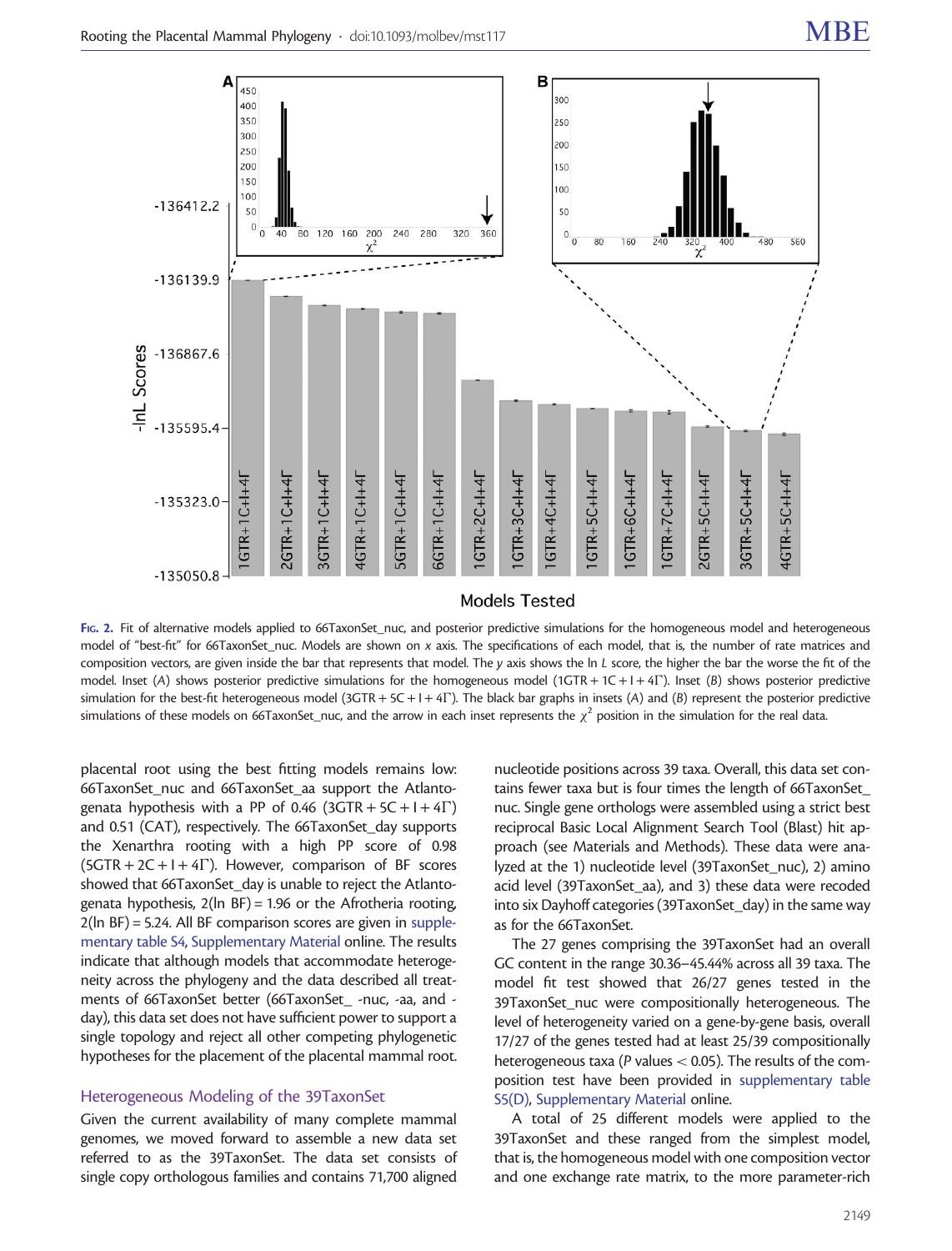<span id="page-5-0"></span>

| Data Sets       | Compositional Heterogeneity<br>Detected |                                 | PhyloBayes                          | Root Position (P4/PhyloBayes)             | $Hypotness$ 2Ln(BF) = 6-10<br>Reject Competing | Single strongly Supported<br><b>Hypothesis</b> |
|-----------------|-----------------------------------------|---------------------------------|-------------------------------------|-------------------------------------------|------------------------------------------------|------------------------------------------------|
| 66TaxonSet_nuc  | ۴                                       | $3GTR + 5C + 1 + 4I$            | $1$ <b>CTR</b> + $1$ <b>C</b> + $4$ | Atlantogenata <sup>*</sup> /Atlantogenata | Afrotheria and Xenarthra                       | None                                           |
| 66TaxonSet aa   | yes                                     | $\mathbf{1}$<br>$11 + 20 + 111$ | 3                                   | Xenarthra <sup>ª</sup> /Atlantogenata     | Afrotheria and Atlantogenata                   | None                                           |
| 66TaxonSet day  |                                         | $5CTR + 2C + 1 + 4I$            | $1$ CTR + $1$ C + $4$ <sup>T</sup>  | Xenarthra/Xenarthra <sup>ª</sup>          | None                                           | None                                           |
| 39TaxonSet_nuc  | yes                                     | $2CTR + 4C + 4I$                | 5                                   | Atlantogenata/Atlantogenata <sup>ª</sup>  | None                                           | None                                           |
| 39TaxonSet_aa   | Yes                                     | $1/T + 5C + 4Tb$                | CAT GTR                             | Atlantogenata/Atlantogenata               |                                                | Atlantogenata                                  |
| 39TaxonSet _day | Yes                                     | $2CTR + 4C + 4$                 | $CAT$ _ $GTR$                       | Atlantogenata/Atlantogenata               | Afrotheria and Xenarthra                       | Atlantogenata                                  |

്ട് The ability of each data set to reject alternative rooting hypotheses is given (2(In BF)> 6 indicates alternative rooting hypotheses can be strongly rejected).<br>"Rooting hypotheses that have a PP support value of <0.50, tha Phooting hypotheses that have a PP support value of <0.50, that is, poor support. A hypothesis is denoted as being the "single strongly supported hypothesis" if it has both 1) a high PP at the placental root and 2) all oth  $BF$ ) > 6 indicates alternative rooting hypotheses can be strongly rejected). rejected.

bThis model did not fit the data. data the ιť not  $\ddot{a}$ model o <sup>b</sup>This r

heterogeneous models, including for example. Six GTR rate exchange matrices and six compositions vectors (for 39TaxonSet\_nuc), one JTT rate exchange matrix and seven composition vectors (for 39TaxonSet\_aa), and finally up to five GTR exchange rate matrices and four estimated composition vectors (39TaxonSet\_day) (see [supplementary table S2,](http://mbe.oxfordjournals.org/lookup/suppl/doi:10.1093/molbev/mst117/-/DC1) [Supplementary Material](http://mbe.oxfordjournals.org/lookup/suppl/doi:10.1093/molbev/mst117/-/DC1) online, for complete set of models tested). The 39TaxonSet\_nuc failed the  $\chi^2$  tests of compositional homogeneity ( $P$  value = 0.00), whereas the model fit test [\(Foster 2004\)](#page-10-0) showed that 17/39 taxa were not modeled adequately by the homogeneous model  $1GTR + 1C + 4\Gamma$ Amino acid data are known to ameliorate problems with compositional biases, possible codon usage biases and, in addition, they become saturated for superimposed substitutions more slowly [\(Philippe et al. 2011](#page-11-0)), therefore we constructed the 39TaxonSet\_aa data set. Although the 39TaxonSet\_aa data set passed the  $\chi^2$  tests of compositional homogeneity (P value = 1.00), there were 35 out of 39 taxa that failed to fit the expectation of the homogeneous model  $1JTT+4\Gamma$ . . Finally, for the 39TaxonSet day, there were 21 out of 39 taxa that failed to fit the homogeneous model GTR+  $1C + 4\Gamma$  [\(supplementary table S1](http://mbe.oxfordjournals.org/lookup/suppl/doi:10.1093/molbev/mst117/-/DC1), [Supplementary Material](http://mbe.oxfordjournals.org/lookup/suppl/doi:10.1093/molbev/mst117/-/DC1) online).

BF analyses were employed to determine whether there was strong evidence for the application of more parameter rich models over less parameter rich models for 39TaxonSet\_ nuc. It was found that homogeneous model  $1GTR + 1C + 4\Gamma$ had  $\ln L = -623,990.33$ , whereas the heterogeneous model of best fit  $2GTR + 4C + 4\Gamma$  had  $\ln L = -620,944.12$ . The BF analysis shows very strong support for the use of the heterogeneous model with  $2(ln$  BF $) = 6,092.42$ . The posterior predictive simulations showed that the heterogeneous model  $2GTR + 4C + 4\Gamma$  was able to accommodate the 39TaxonSet\_nuc data ( $P = 0.79$ ), whereas the homogeneous model 1GTR + 1C + 4 $\Gamma$  was not (P = 0.00) [\(supplementary](http://mbe.oxfordjournals.org/lookup/suppl/doi:10.1093/molbev/mst117/-/DC1) [fig. S1](http://mbe.oxfordjournals.org/lookup/suppl/doi:10.1093/molbev/mst117/-/DC1), [Supplementary Material](http://mbe.oxfordjournals.org/lookup/suppl/doi:10.1093/molbev/mst117/-/DC1) online). We also found strong support for the application of heterogeneous models to the amino acid data set, as  $1JTT + 4\Gamma$  had ln  $L = -225,184.25$  and the heterogeneous model of best-fit  $1$ JTT + 5C + 4 $\Gamma$  scored ln  $L = -223,954.76$ . This provided strong support for the heterogeneous model with 2(ln BF) = 2,459.0 ([supplementary table S3,](http://mbe.oxfordjournals.org/lookup/suppl/doi:10.1093/molbev/mst117/-/DC1) [Supplementary](http://mbe.oxfordjournals.org/lookup/suppl/doi:10.1093/molbev/mst117/-/DC1) [Material](http://mbe.oxfordjournals.org/lookup/suppl/doi:10.1093/molbev/mst117/-/DC1) online). Overall, these BF analyses show very strong support for the application of heterogeneous models. However, posterior predictive simulations showed that for 39TaxonSet\_aa models, allowing for compositional heterogeneity across the phylogeny did not adequately describe the data  $(P = 0.000)$  [\(supplementary fig. S1,](http://mbe.oxfordjournals.org/lookup/suppl/doi:10.1093/molbev/mst117/-/DC1) [Supplementary](http://mbe.oxfordjournals.org/lookup/suppl/doi:10.1093/molbev/mst117/-/DC1) [Material](http://mbe.oxfordjournals.org/lookup/suppl/doi:10.1093/molbev/mst117/-/DC1) online).

At this point in our analysis, we wished to examine models that vary across the phylogeny (NDRH and NDCH) to determine whether they could further improve the fit of the model to the data. The application of GTR-like protein models in a phylogeny heterogeneous context is problematic (the 20 character states implies too many parameters with each additional composition vector or exchange rate matrix). It was therefore necessary to test the fit of NDRH-based models to the Dayhoff recoded data set, 39TaxonSet\_day.

 $\overline{c}$ 

 $\epsilon$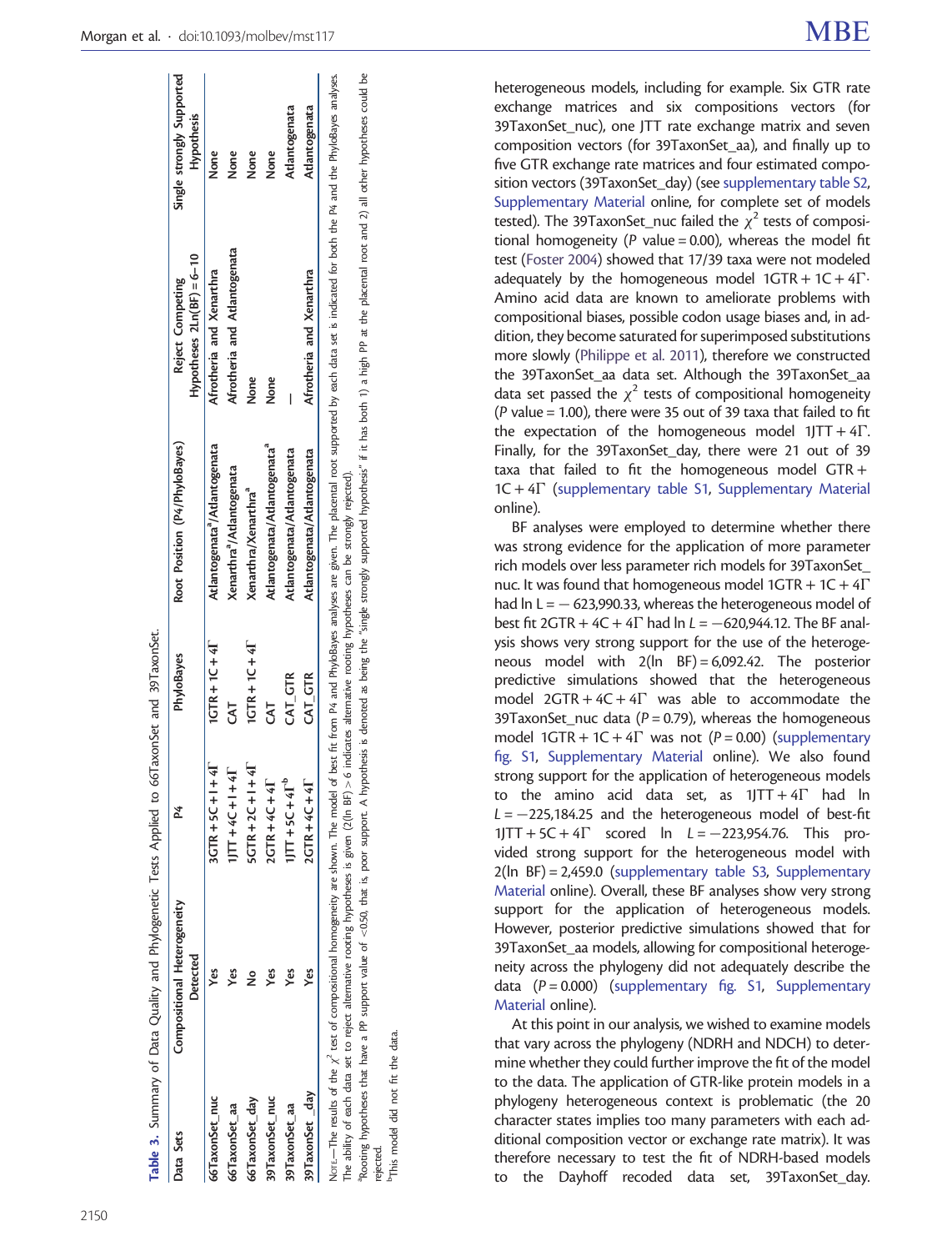BF comparisons between models that accommodate both compositional and exchange rate heterogeneity across the phylogeny  $2GTR + 4C + 4\Gamma$  (ln  $L - 103,791.31$ ) and the homogeneous model  $1GTR + 1C + 4\Gamma$  (ln  $L - 103,967.31$ ) show strong support for the heterogeneous model with 2(ln BF) = 352.0 ([supplementary table S3](http://mbe.oxfordjournals.org/lookup/suppl/doi:10.1093/molbev/mst117/-/DC1), [Supplementary](http://mbe.oxfordjournals.org/lookup/suppl/doi:10.1093/molbev/mst117/-/DC1) [Material](http://mbe.oxfordjournals.org/lookup/suppl/doi:10.1093/molbev/mst117/-/DC1) online). The fit of the model  $(2GTR + 4C + 4\Gamma)$  to these data are supported by posterior predictive simulations with a tail-area probability of 0.004 ([supplementary fig. S1,](http://mbe.oxfordjournals.org/lookup/suppl/doi:10.1093/molbev/mst117/-/DC1) [Supplementary Material](http://mbe.oxfordjournals.org/lookup/suppl/doi:10.1093/molbev/mst117/-/DC1) online). Although this heterogeneous model does not fit the data within the 95% confidence interval, it is a far better descriptor of the data than the homogeneous model  $1GTR + 1C + 4\Gamma$  that 1) has a tail-area probability of 0.00 and 2) lies well outside the posterior distribution of the simulated data set.

We wished to determine which rooting position was supported by the 39TaxonSet nuc using the NDCH and NDRH models and the CAT-based models. The 39TaxonSet nuc was assembled for this purpose and following cross validation we identified CAT as a better fit to the data set; however, there was very little support in favor of the Atlantogenata rooting ( $PP = 0.44$ ). Posterior predictive simulations also showed that this data set is compositionally heterogeneous, across the entire alignment (Z score = 14.15) and across 20/39 taxa [\(sup](http://mbe.oxfordjournals.org/lookup/suppl/doi:10.1093/molbev/mst117/-/DC1)[plementary table S7,](http://mbe.oxfordjournals.org/lookup/suppl/doi:10.1093/molbev/mst117/-/DC1) [Supplementary Material](http://mbe.oxfordjournals.org/lookup/suppl/doi:10.1093/molbev/mst117/-/DC1) online). We therefore tested the NDCH and NDRH models and identified the  $2GTR + 4C + 4\Gamma$  as the best fit. Under the  $2GTR +$  $4C + 4\Gamma$ , we found support for the Atlantogenata rooting; however, the 39TaxonSet\_nuc data were unable to reject the competing hypotheses for the position of the root.

The CAT and CAT-GTR models were applied to the 39TaxonSet\_aa to determine whether profile mixture models fit the data better than the  $1GTR + 1C + 4\Gamma$  and  $1JTT + 4\Gamma$ -based models. The fit was again assessed using 10-fold Bayesian cross validation. The CAT-GTR model was identified through cross validation as a better fit to the 39TaxonSet\_aa. At the amino acid level, there were less compositionally deviating taxa than the nucleotide level with only 9/39 taxa having a Z score  $>$  2. These nine compositionally heterogeneous taxa ( $Z$  score  $> 2$ ) are denoted in [figure 3.](#page-7-0) To determine the effect of the observed compositional heterogeneity on the phylogeny we 1) removed the offending taxa and repeated the phylogenetic analysis and 2) analyzed the data at the Dayhoff category level (39TaxonSet\_day). With the compositionally heterogeneous taxa removed the CAT-GTR model on the reduced 39TaxonSet aa (amino acids), data set now passed the global test of compositional homogeneity. Analysis of the 39TaxonSet\_day determined that CAT-GTR was the best fit to the 39TaxonSet\_day when compared with CAT and  $1GTR + 1C + 4\Gamma$  models. Posterior predictive simulations of 39TaxaSet\_day show that although the CAT-GTR model globally fits the data ( $Z$  score = 1.89), 10 taxa are compositionally heterogeneous ( $Z$  score  $> 2$ ). As recoding the 39TaxaSet day data to Dayhoff categories did not ameliorate compositional heterogeneity under the CAT-GTR model, it was determined that the model that accounts for compositional and exchange rate heterogeneity over the phylogeny  $2GTR + 4C + 4\Gamma$  better described the

39TaxonSet day data set and the CAT-GTR model better described the 39TaxonSet aa data set, see summary [table 3](#page-5-0).

# Phylogenetic Results of Best Fitting Models on 39TaxonSet

Support is found for the Atlantogenata position for the root using a model that accounts for compositional and exchange rate heterogeneity across the tree (2GTR +  $4C + 4\Gamma$ ) on the 39TaxonSet\_nuc and 39TaxonSet\_day data sets as well as a model that accounts for heterogeneity across the data set (CAT-GTR) on 39Taxonset day and 39Taxonset aa data sets. The branch leading to the common ancestor of Xenarthra and Afrotheria is the most strongly supported position for the sister node to all other placental mammals, see [figure 3](#page-7-0). All topologies obtained are available for download from <http://dx.doi.org/10.5061/dryad.vh49j>. The removal of compositionally heterogeneous taxa (identified in 39TaxonSet aa through Posterior Predictive simulations and highlighted in [fig. 3](#page-7-0)) does not alter the topology and the Atlantogenata root remains the preferred position compared with the two alternative positions considered.

We wished to assess whether the 39TaxonSet had the power to reject alternative positions for the root. Although CAT-GTR is the best fitting model overall, it is not feasible to compare alternative topologies under CAT-based models employed in PhyloBayes [\(Lartillot et al. 2009\)](#page-10-0). Therefore, we used the best fitting P4 heterogeneous model  $2GTR + 4C + 4\Gamma$ (supports the Atlantogenata hypothesis with a PP value of 1.00 for 39TaxonSet\_nuc and PP value of 0.96 for 39TaxonSet\_day). Using the  $2GTR + 4C + 4T$  model, the BF analyses indicated that 39TaxonSet\_day can discriminate between alternative phylogenetic hypotheses with BF scores as follows: Afrotheria rooting 2ln (BF) = 16.08 and Xenarthra rooting  $2(ln$  BF $) = 6.54$ , whereas the 39TaxonSet\_nuc is unable to do so. A recent study has shown that nucleotide data are more susceptible to saturation at deeper nodes compared with amino acid data [\(Rota-Stabelli et al. 2013](#page-11-0)), and this may account for the lack of power in the nucleotide data set to distinguish between alternative hypotheses.

The analysis of the 39TaxonSet day data set shows that although an improvement in fit of the model to the data set is observed with the addition of compositional vectors and exchange rate matrices, support for Atlantogenata as the sister group of all the other placental mammals is not eroded with more complex models.

To test whether the NDCH and NDRH models are robust to poor taxon sampling, we systematically reduced the number of representatives in each of the Afrotheria, Xenarthra, Laurasiatheria, and Euarchontoglires Superorders to a single taxon and we reran the phylogenetic reconstruction analyses using the heterogeneous models. In the case of the Euarchontoglires, we included the human and mouse independently as the representative taxon sampled. In each of these reduced taxon sets, the heterogeneous models  $(2GTR + 4C + 4\Gamma)$  and CAT-GTR) recovered the Atlantogenata rooting hypothesis (see data online at the Dryad digital repository: [doi:10.5061/dryad.vh49j\)](http://dx.doi.org/10.5061/dryad.vh49j).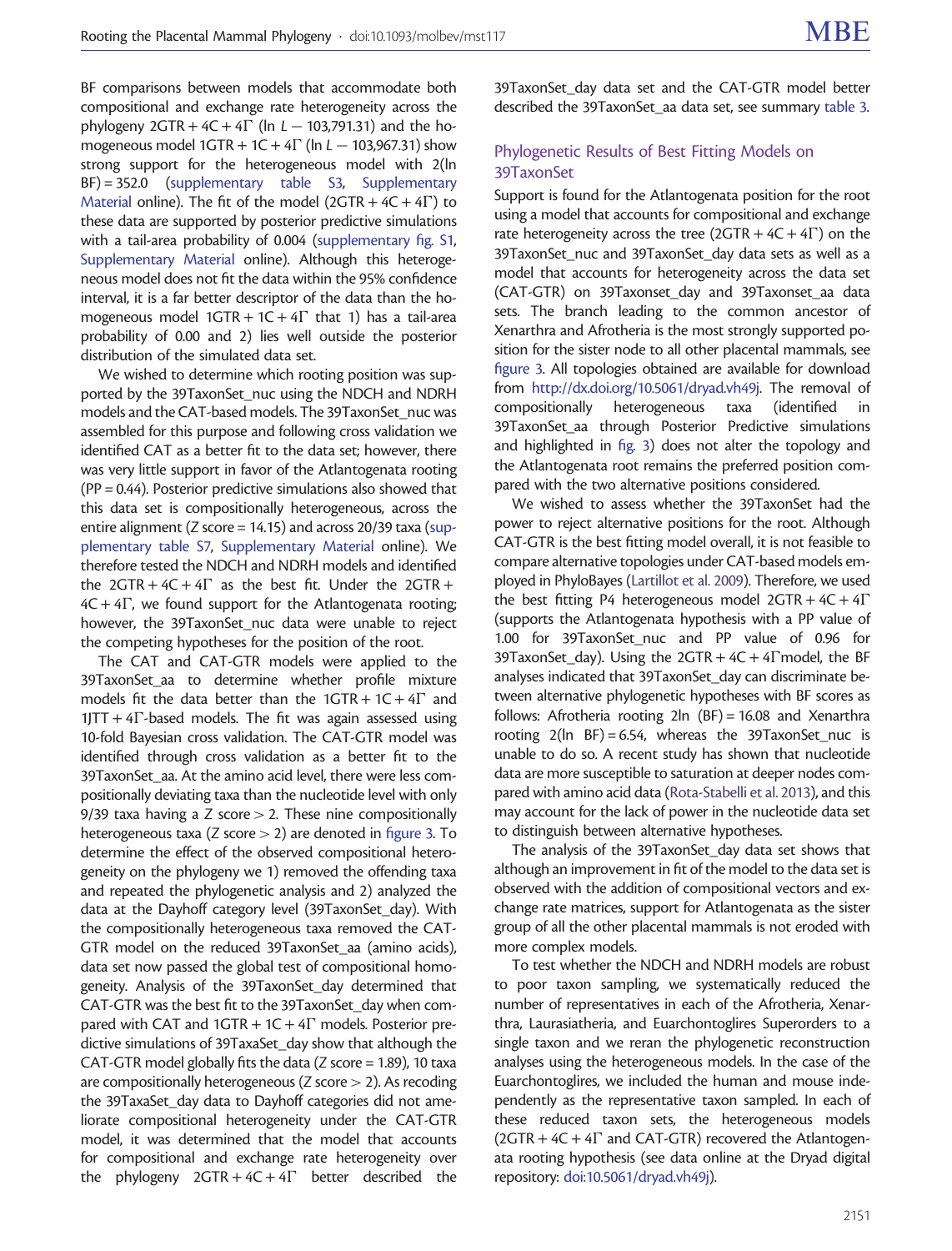<span id="page-7-0"></span>

FIG. 3. Mammal phylogeny reconstructed using two independent approaches. Phylogeny reconstruction carried out using CAT-GTR model on the 39TaxonSet\_aa in PhlyoBayes v3.2 and on 39TaxonSet\_day using the heterogeneous model 2GTR + 4C + 4 $\Gamma$  in P4. The support values for both methods are given at each node: the numerator is the Bayesian support value for nodes based on CAT-GTR in PhyloBayes; the denominator is the support value based on the 2GTR + 4C + 4 $\Gamma$  model in P4. Support values for the 2GTR + 4C + 4 $\Gamma$  model are shown where they are in agreement with the CAT-GTR model topology. The color scheme represents the major groups of mammals: red, Euarchontoglires; blue, Laurasiatheria; green, Afrotheria; purple, Xenarthra; gray, Marsupials (\* represents compositionally heterogeneous taxa). Gallus gallus and Ornithorhynchus anatinus were both compositionally heterogeneous but were excluded in this figure to retain clarity of placental mammal branch lengths.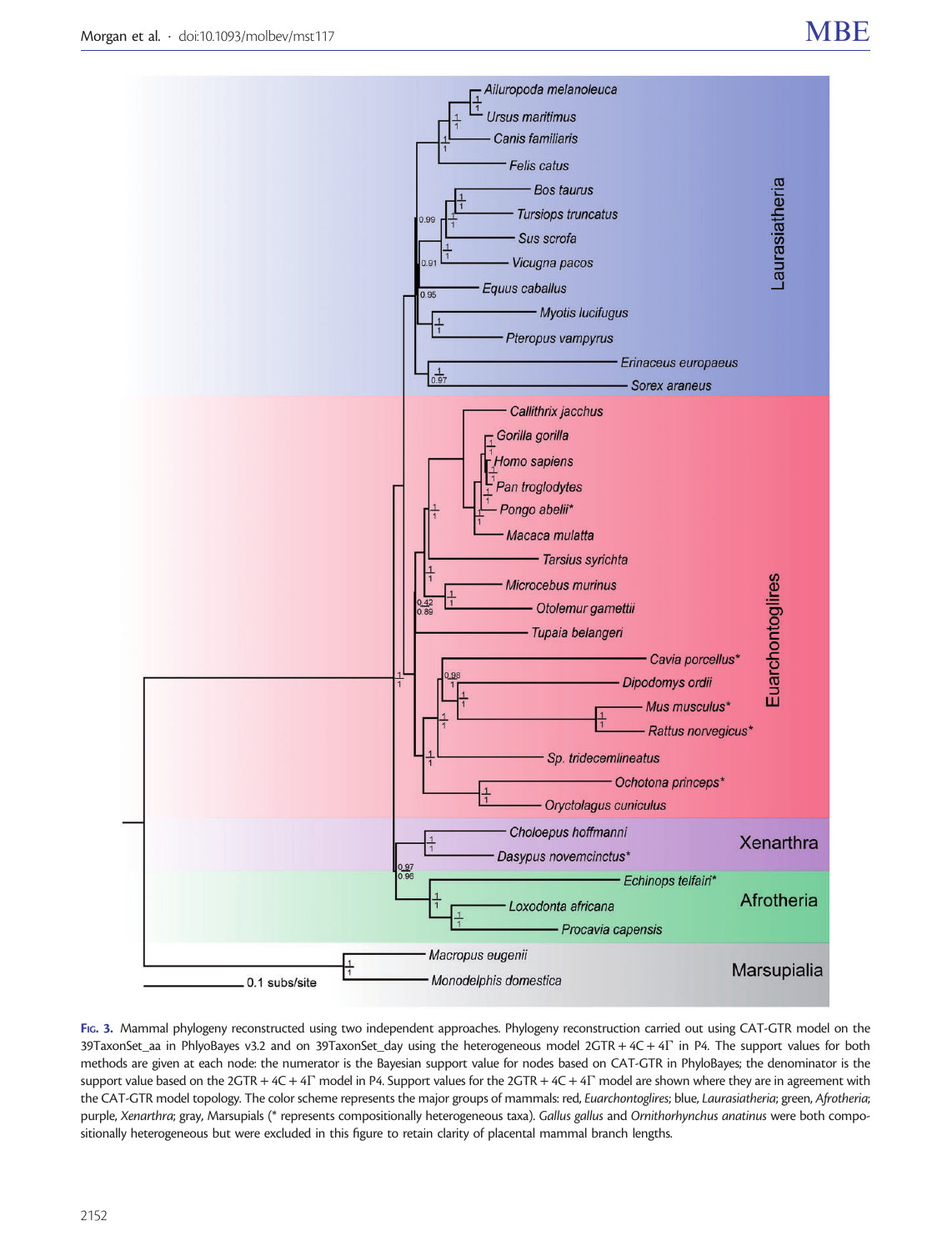The phylogeny produced using the CAT-GTR model on the 39TaxonSet\_aa is almost completely congruent with that obtained through the analysis of the 39TaxonSet\_day using the  $2GTR + 4C + 4\Gamma$  model (See [fig. 3\)](#page-7-0). The only disagreement between these two topologies lies within the Laurasiatheria and relates to the placement of the five orders within this clade. Our focus in this analysis was the resolution of the interordinal relationships within the placental mammal phylogeny, to address the intraorder placement of the Laurasiatheria, denser taxon sampling through sequencing of currently poorly represented orders is necessary.

# **Conclusions**

We set out to determine whether more sophisticated models that account for compositional heterogeneity and exchange rate heterogeneity across both the phylogeny and the data are required for the resolution of the placental root. Analyzing previously published data and methods, we have found that homogeneous models and shorter alignments cannot fully resolve this phylogenetic problem as they are not capable of rejecting all other competing hypotheses.

In our 39TaxonSet, we show that models that allow heterogeneity across the data outperform those tested that allow for heterogeneity across the phylogeny. We illustrate that our single copy orthologous data set (39TaxonSet) is sufficiently large to accommodate these parameter rich models. Significantly, these heterogeneous models achieve adequacy in modeling the evolutionary history of these sequences and they are robust to taxonomic sampling. We demonstrate that even though heterogeneous NDRH and NDCH models fit nucleotide data better than homogeneous modes and give PP support values of 1.00 to the Atlantogenata hypothesis, CAT-based models only support the Atlantogenata hypothesis with a PP = 0.44, and it is still not possible to distinguish between competing hypotheses using nucleotide data. The inability of the 39TaxonSet nuc data set to reject the competing hypotheses for the position of the placental root is not surprising. Codon bias has been demonstrated at deep phylogenetic positions [\(Rota-Stabelli et al. 2013\)](#page-11-0), and nucleotide data will tend to saturate more than amino acid data. Overall, these characteristics of the data provide a strong argument for the use of amino acids for deep-level phylogeny. Strong statistical support for the Atlantogenata hypothesis is achieved with the 39TaxonSet\_day data set and heterogeneous models, and all major alternative hypotheses for the placement of the root of placental mammals can be fully rejected.

As with any phylogenetic question, congruence across multiple independent data sets and independent analyses is highly desirable. The Atlantogenata hypothesis is being recovered with greater frequency in mammal phylogenetic analyses ([Madsen et al. 2001](#page-10-0); [Scally 2001](#page-11-0); [Hudelot et al. 2003;](#page-10-0) [van](#page-11-0) [Rheede et al. 2006;](#page-11-0) [Nishihara et al. 2007;](#page-11-0) [Hallstrom et al.](#page-10-0) [2007;](#page-10-0) [Wildman et al. 2007;](#page-11-0) [Hallstrom and Janke 2008;](#page-10-0) [Prasad et al. 2008](#page-11-0); [Song et al. 2012\)](#page-11-0). Here, we have shown that when better fitting models are used support for the Atlantogenata hypothesis is increased. The work presented

here demonstrates that the mammal phylogeny is knowable, and that better phylogenetic modeling and the associated larger data requirements are of paramount importance to improving our understanding of mammalian phylogenetics.

## Materials and Methods

### Gene and Taxon Sampling

The first data set analyzed in the article was taken from [Murphy et al. \(2001b\)](#page-10-0) and received no additional treatment or editing of the alignment, it is referred to as 66TaxonSet. This data set contains 66 species and 15 loci composed of 11 coding, 1 mtDNA, and 3 3'-UTR sequences totaling an alignment length of 9,789 bp. The protein-coding portion of these data consists of 11 genes representing 2,190 aligned amino acid positions.

The second data set was assembled specifically for this analysis using species available on the Ensembl server (version 60) and the Polar Bear (Ursus maritimus) genome, kindly supplied freely online by the Beijing Genomics Institute, China [\(Li et al. 2011\)](#page-10-0), this data set is referred to as the 39TaxonSet. The longest canonical transcripts for the 39 taxa (38 mammals plus chicken) were analyzed using the best reciprocal Blast hit approach [\(Hubbard et al. 2005\)](#page-10-0). One-to-one orthologs were identified using standalone BlastP ([Altschul et al. 1990](#page-10-0)) with  $e^{-6}$ , and genes were assigned to the category of one-to-one ortholog following best reciprocal Blast hit analysis and visual inspection of all alignments for all families. Only those single gene orthologs with high sequence quality across the entire gene length were retained. This resulted in a total of 27 single gene orthologous families for further analysis. The careful curation of the data set ensured accurate single gene ortholog identification despite the low genome coverage ( $\leq$ 2 $\times$ ) in 19/39 of the species used in this analysis. The taxon coverage was between 67.11% and 95.55% of the total concatenated nucleotide alignment (79,884 nucleotides). Details of the 27 genes in the 39TaxonSet used in this study, including gene names, accession numbers, alignment lengths, GC content, and composition homogeneity on a gene and species level are given in [supplementary table S5,](http://mbe.oxfordjournals.org/lookup/suppl/doi:10.1093/molbev/mst117/-/DC1) [Supplementary Material](http://mbe.oxfordjournals.org/lookup/suppl/doi:10.1093/molbev/mst117/-/DC1) online.

The 39TaxonSet alignment was manually edited using the Se-Al software ([Rambaut 2001](#page-11-0)), sequencing errors and misaligned regions were identified and removed. The edited amino acid alignment was 27,200 aa in length. On removal of invariant sites, the total alignment length for the 39TaxonSet was 39,275 bp or 11,039 aa. The Ensembl unique identifiers for all 27 genes are available in [supplementary table S5](http://mbe.oxfordjournals.org/lookup/suppl/doi:10.1093/molbev/mst117/-/DC1), [Supple](http://mbe.oxfordjournals.org/lookup/suppl/doi:10.1093/molbev/mst117/-/DC1)[mentary Material](http://mbe.oxfordjournals.org/lookup/suppl/doi:10.1093/molbev/mst117/-/DC1) online, and the complete set of multiple sequence alignments are available at [http://dx.doi.org/10.](http://dx.doi.org/10.5061/dryad.vh49j) [5061/dryad.vh49j](http://dx.doi.org/10.5061/dryad.vh49j).

#### Test for Compositional Homogeneity

The 66TaxonSet and the 39TaxonSet were tested for compositional homogeneity by comparing the compositions of the taxa with the mean composition of the data using the  $\chi^2$  test for compositional homogeneity. This test does not take the topology of the taxa into account and as such cannot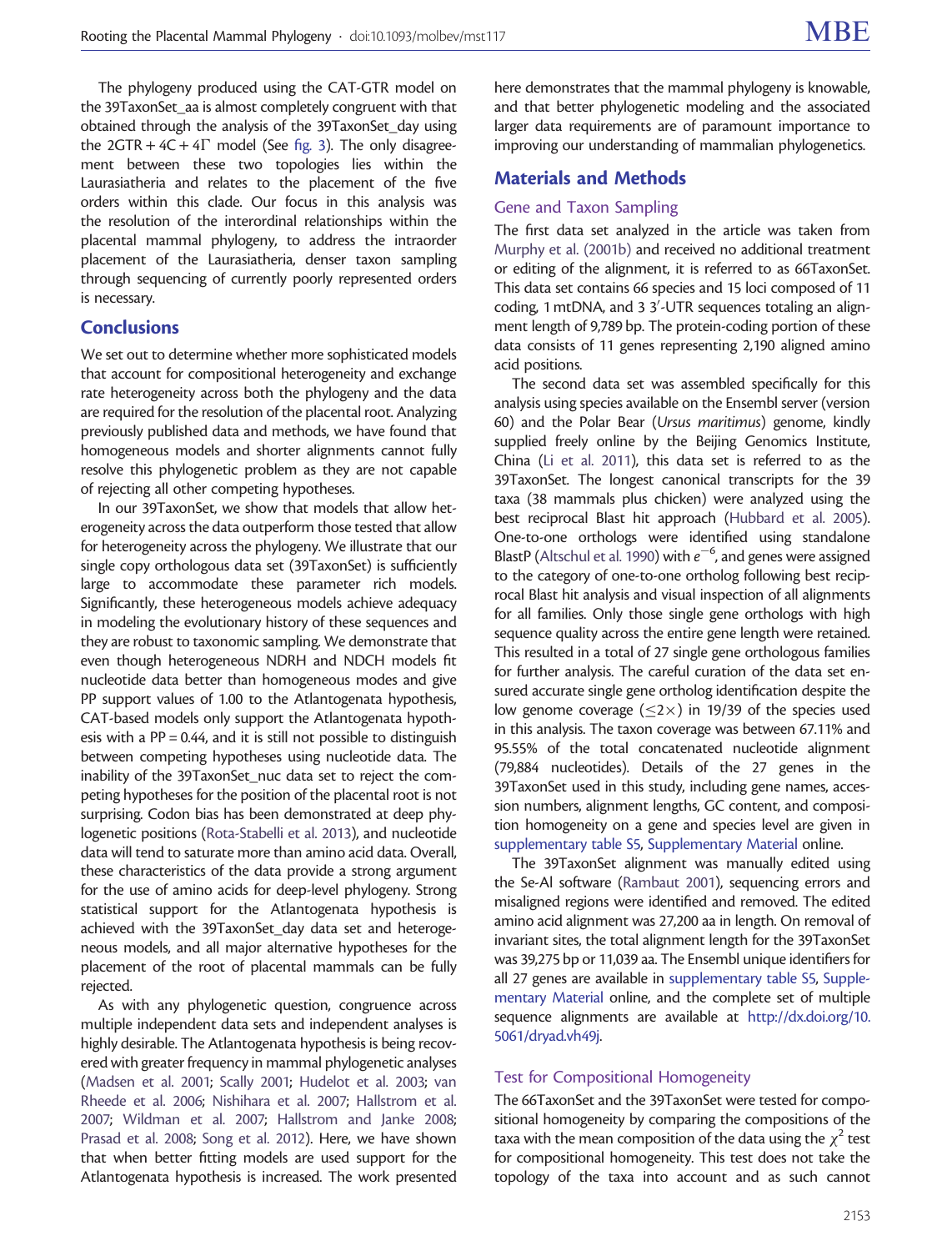accommodate individual lineages that may deviate from the average compositional distribution ([Rzhetsky and Nei 1995\)](#page-11-0). Therefore, we applied a second test for compositional homogeneity that is a tree and model-based composition test ([Foster 2004](#page-10-0)). We generated 100 simulated data sets based on the given model, phylogenetic tree and sample  $\chi^2_{\rm m}$  (where m is the expected value from the model). The goodness of fit measure, or  $\chi^2$ -value, from the actual data was then compared with the simulated data ( $\chi^2_{\rm m}$ ). With the topology fixed, the model parameters and branch lengths were optimized in a maximum likelihood framework, and these data were considered homogeneous if the calculated value is greater than 95% of the null distribution [\(Foster 2004](#page-10-0)).

#### Model Selection

Substitution models were originally selected following model testing using ModelGenerator v85 [\(Keane et al. 2006\)](#page-10-0). Resultant models from this test were used as a starting point for the generation of tree heterogeneous models. The logarithm of the marginal likelihood was calculated using the Newton Raftery equation 16 [\(Newton et al. 1994](#page-10-0)) in P4 [\(Foster 2004\)](#page-10-0). Through comparison of BFs, we can identify the model that fits the data best (while simultaneously not over fitting the model to the data). Twice the difference in logarithms was calculated and then compared with the Kass and Raftery table ([Kass and Raftery 1995](#page-10-0)).

The CAT and CAT-GTR were tested against homogeneous models in PhyloBayes v3.2 [\(Lartillot et al. 2009](#page-10-0)) using Bayesian Cross Validation [\(Stone 1974\)](#page-11-0), which is implemented in PhyloBayes v3.2 [\(Lartillot et al. 2009](#page-10-0)). Cross Validation was calculated by splitting the data set into two unequal parts, the learning set and the test set. The parameters of the model were estimated on the learning set, given the tree obtained from the MCMC run. The parameters were then used to calculate the likelihood of the test set. This was repeated 10 times for each model and the average of the overall likelihood score was taken. The scores from each model were then compared and the top scoring model was chosen, see [sup](http://mbe.oxfordjournals.org/lookup/suppl/doi:10.1093/molbev/mst117/-/DC1)[plementary table S7,](http://mbe.oxfordjournals.org/lookup/suppl/doi:10.1093/molbev/mst117/-/DC1) [Supplementary Material](http://mbe.oxfordjournals.org/lookup/suppl/doi:10.1093/molbev/mst117/-/DC1) online, for cross validation calculations.

#### P4 Phylogenetic Analysis

The 66TaxonSet was analyzed at three levels: 1) the nucleotide data set (66TaxonSet\_nuc), 2) amino acid data set (66TaxonSet\_aa), and 3) the recoded Dayhoff categories (66TaxonSet\_day). For the 39TaxonSet, heterogeneous models were applied at two levels: 1) amino acids (39TaxonSet\_aa) and 2) the recoded Dayhoff categories (39TaxonSet\_day). The models applied to the data set are shown in [supplementary table S2](http://mbe.oxfordjournals.org/lookup/suppl/doi:10.1093/molbev/mst117/-/DC1), [Supplementary Material](http://mbe.oxfordjournals.org/lookup/suppl/doi:10.1093/molbev/mst117/-/DC1) online. For the 66TaxonSet, the proportion of invariable sites (+I) and Gamma distributed associated rate variation  $(+)$  varied throughout the MCMC run to determine the optimal values. For the 39TaxonSet, +I were removed and the  $+\Gamma$  value was optimized in P4 [\(Foster 2004\)](#page-10-0). This estimate for  $\Gamma$  was then fixed for the remainder of the analyses. This removed the computational load required for optimizing

unnecessary parameters and therefore improved the speed of the analyses. For each of the heterogeneous models tested, 10 independent MCMC runs were used and these were permitted to run long after the likelihood values of the chain converged. Only runs that had converged were used in further analyses, this was determined by the agreement between topologies from the 10 independent MCMC runs and parameters. Topologies obtained from heterogeneous models in P4 are available for download from [http://dx.doi.org/10.5061/](http://dx.doi.org/10.5061/dryad.vh49j) [dryad.vh49j](http://dx.doi.org/10.5061/dryad.vh49j).

# PhyloBayes Phylogenetic Analysis

Both the 66TaxonSet and the 39TaxonSet were analyzed using CAT and CAT-GTR models along with homogeneous  $JTT + 4\Gamma$  and  $GTR + 1C + 4\Gamma$  (+I parameter added for 66TaxonSet) in PhyloBayes v3.2 ([Lartillot et al. 2009](#page-10-0)). For each model tested, two independent runs using four MCMC chains were applied, these were sampled every 100 trees until convergence was reached, see download [http://dx.](http://dx.doi.org/10.5061/dryad.vh49j) [doi.org/10.5061/dryad.vh49j](http://dx.doi.org/10.5061/dryad.vh49j).

#### Posterior Predicative Simulations

Each model was tested for goodness-of-fit using posterior predictive simulations [\(Foster 2004](#page-10-0)). These tests were applied to models that accommodate compositional heterogeneity across the phylogeny in P4 [\(Foster 2004\)](#page-10-0) and models that accommodate heterogeneity across the data in PhyloBayes v3.2 ([Lartillot et al. 2009\)](#page-10-0). Using the given model for a data set and the parameters estimated from the MCMC run for that data set, simulated data sets were created. The fit of the model is estimated by the tail-area probability ([Gelman](#page-10-0) [et al. 1995](#page-10-0)). If the real data falls within the distribution of the simulated data set then the composition of the data is well described by the given model. Using posterior predictive simulations in PhyloBayes v3.2 [\(Lartillot et al. 2009\)](#page-10-0), the compositional deviation for each taxon along with the overall fit of the model to composition were assessed. The output for posterior predictive simulations in PhyloBayes v3.2 [\(Lartillot](#page-10-0) [et al. 2009\)](#page-10-0) were computed and given in the form of Z scores. A Z score  $> 2$  indicated that the model failed to fit the data, see [supplementary figure S1](http://mbe.oxfordjournals.org/lookup/suppl/doi:10.1093/molbev/mst117/-/DC1) and [table S6](http://mbe.oxfordjournals.org/lookup/suppl/doi:10.1093/molbev/mst117/-/DC1), [Supplementary](http://mbe.oxfordjournals.org/lookup/suppl/doi:10.1093/molbev/mst117/-/DC1) [Material](http://mbe.oxfordjournals.org/lookup/suppl/doi:10.1093/molbev/mst117/-/DC1) online, for the 66TaxonSet and 39TaxonSet scores, respectively.

### Supplementary Material

[Supplementary tables S1–S7](http://mbe.oxfordjournals.org/lookup/suppl/doi:10.1093/molbev/mst117/-/DC1) and [figure S1](http://mbe.oxfordjournals.org/lookup/suppl/doi:10.1093/molbev/mst117/-/DC1) are available at Molecular Biology and Evolution online [\(http://www.mbe.](http://www.mbe.oxfordjournals.org/) [oxfordjournals.org/](http://www.mbe.oxfordjournals.org/)).

# Acknowledgments

C.C.M. and A.E.W. carried out single gene ortholog identification. C.C.M. carried out all data assembly, phylogenetic, and statistical analyses. C.C.M., M.J.O'C., P.G.F., D.P., and J.O.McI. contributed to methodology, phylogenetic tests, and statistical analyses. M.J.O'C. conceived of the study, its design, and coordination. All authors participated in writing the manuscript. The authors thank the Irish Research Council for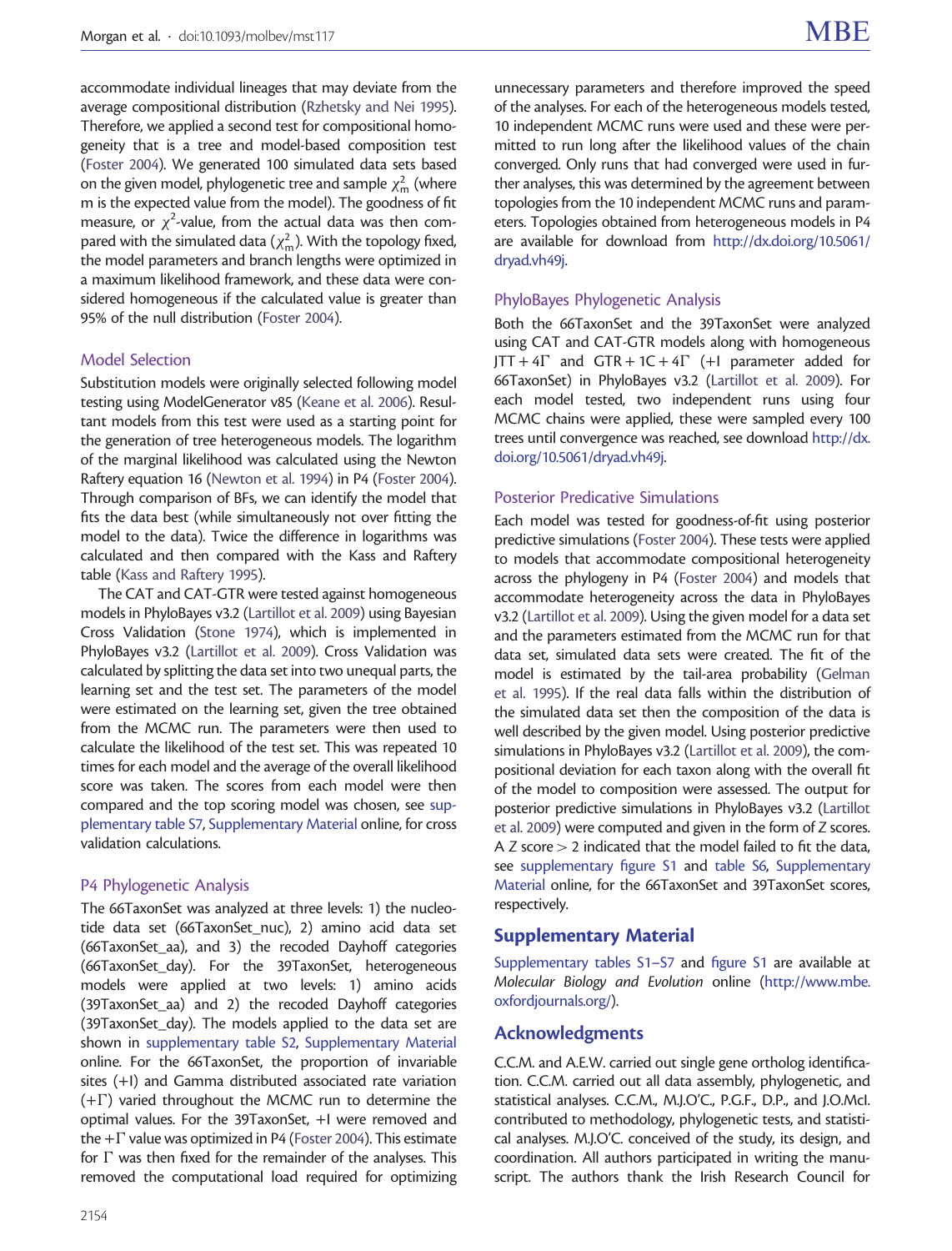<span id="page-10-0"></span>Science, Engineering and Technology (Embark Initiative Postgraduate Scholarship: RS2000172 to C.C.M.). M.J.O'C. and A.E.W. are funded by Science Foundation Ireland Research Frontiers Program: EOB2673, and MJO'C by the associated SFI STTF-11. M.J.O'C. acknowledge the Fulbright Commission for the Fulbright Scholar Award 2012-2013. C.C.M. thanks the DCU Orla Benson Award 2011 for funding and Roberto Feuda for assistance with PhyloBayes analyses. The authors thank the SFI/HEA Irish Centre for High-End Computing (ICHEC) and the SCI-SYM centre DCU for processor time and technical support. The authors also thank three anonymous reviewers for their comments that served to greatly improve the quality and clarity of the manuscript.

#### References

- Altschul SF, Gish W, Miller W, Myers EW, Lipman DJ. 1990. Basic local alignment search tool. J Mol Biol. 215:403–410.
- Asher RJ. 2007. A web-database of mammalian morphology and a reanalysis of placental phylogeny. BMC Evol Biol. 7:108.
- Bininda-Emonds OR, Cardillo M, Jones KE, et al. (10 co-authors). 2007. The delayed rise of present-day mammals. Nature 446:507–512.
- Bleiweiss R. 1998. Slow rate of molecular evolution in high-elevation hummingbirds. Proc Natl Acad Sci U S A. 95:612–616.
- Brown WM, Prager EM, Wang A, Wilson AC. 1982. Mitochondrial DNA sequences of primates: tempo and mode of evolution. J Mol Evol. 18: 225–239.
- Caulin AF, Maley CC. 2011. Peto's paradox: evolution's prescription for cancer prevention. Trends Ecol Evol. 26:175–182.
- Cox CJ, Foster PG, Hirt RP, Harris SR, Embley TM. 2008. The archaebacterial origin of eukaryotes. Proc Natl Acad Sci U S A. 105: 20356–20361.
- de Magalhaes JP, Costa J. 2009. A database of vertebrate longevity records and their relation to other life-history traits. J Evol Biol. 22: 1770–1774.
- Dorus S, Evans PD, Wyckoff GJ, Choi SS, Lahn BT. 2004. Rate of molecular evolution of the seminal protein gene SEMG2 correlates with levels of female promiscuity. Nat Genet. 36:1326–1329.
- Foster PG. 2004. Modeling compositional heterogeneity. Syst Biol. 53: 485–495.
- Foster PG, Cox CJ, Embley TM. 2009. The primary divisions of life: a phylogenomic approach employing composition-heterogeneous methods. Philos Trans R Soc Lond B Biol Sci. 364:2197–2207.
- Foster PG, Hickey DA. 1999. Compositional bias may affect both DNAbased and protein-based phylogenetic reconstructions. J Mol Evol. 48:284–290.
- Galtier N. 2003. Gene conversion drives GC content evolution in mammalian histones. Trends Genet. 19:65–68.
- Gelman AB, Carlin JS, Stern HS, Rubin DB. 1995. Bayesian data analysis. London: Chapman & Hall.
- Hallstrom BM, Janke A. 2008. Resolution among major placental mammal interordinal relationships with genome data imply that speciation influenced their earliest radiations. BMC Evol Biol. 8:162.
- Hallstrom BM, Janke A. 2010. Mammalian evolution may not be strictly bifurcating. Mol Biol Evol. 27:2804–2816.
- Hallstrom BM, Kullberg M, Nilsson MA, Janke A. 2007. Phylogenomic data analyses provide evidence that Xenarthra and Afrotheria are sister groups. Mol Biol Evol. 24:2059–2068.
- Han KL, Braun EL, Kimball RT, et al. (17 co-authors). 2011. Are transposable element insertions homoplasy free?: an examination using the avian tree of life. Syst Biol. 60:375–386.
- Heath TA, Zwickl DJ, Kim J, Hillis DM. 2008. Taxon sampling affects inferences of macroevolutionary processes from phylogenetic trees. Syst Biol. 57:160–166.
- Holton TA, Pisani D. 2010. Deep genomic-scale analyses of the metazoa reject Coelomata: evidence from single- and multigene families

analyzed under a supertree and supermatrix paradigm. Genome Biol Evol. 2:310–324.

- Hrdy I, Hirt RP, Dolezal P, Bardonova L, Foster PG, Tachezy J, Embley TM. 2004. Trichomonas hydrogenosomes contain the NADH dehydrogenase module of mitochondrial complex I. Nature 432:618–622.
- Hubbard T, Andrews D, Caccamo M, et al. (52 co-authors). 2005. Ensembl 2005. Nucleic Acids Res. 33:D447–D453.
- Hudelot C, Gowri-Shankar V, Jow H, Rattray M, Higgs PG. 2003. RNAbased phylogenetic methods: application to mammalian mitochondrial RNA sequences. Mol Phylogenet Evol. 28:241–252.
- Janecka JE, Miller W, Pringle TH, Wiens F, Zitzmann A, Helgen KM, Springer MS, Murphy WJ. 2007. Molecular and genomic data identify the closest living relative of primates. Science 318:792–794.
- Kass RE, Raftery AE. 1995. Bayes factors. J Am Stat Assoc. 90:773–795.
- Keane TM, Creevey CJ, Pentony MM, Naughton TJ, McInerney JO. 2006. Assessment of methods for amino acid matrix selection and their use on empirical data shows that ad hoc assumptions for choice of matrix are not justified. BMC Evol Biol. 6:29.
- Kosiol C, Holmes I, Goldman N. 2007. An empirical codon model for protein sequence evolution. Mol Biol Evol. 24:1464–1479.
- Kriegs JO, Churakov G, Kiefmann M, Jordan U, Brosius J, Schmitz J. 2006. Retroposed elements as archives for the evolutionary history of placental mammals. PLoS Biol. 4:e91.
- Lartillot N, Lepage T, Blanquart S. 2009. PhyloBayes 3: a Bayesian software package for phylogenetic reconstruction and molecular dating. Bioinformatics 25:2286–2288.
- Lartillot N, Philippe H. 2004. A Bayesian mixture model for across-site heterogeneities in the amino-acid replacement process. Mol Biol Evol. 21:1095–1109.
- Leroi AM, Koufopanou V, Burt A. 2003. Cancer selection. Nat Rev Cancer. 3:226–231.
- Li B, Zhang G, Willersleve E, Wang J, Wang J. 2011. Genomic data from the polar bear (Ursus maritimus). [Internet]. GigaScience [cited 2013 July 23]; Available from: <http://dx.doi.org/10.5524/100008>
- Li WH, Ellsworth DL, Krushkal J, Chang BH, Hewett-Emmett D. 1996. Rates of nucleotide substitution in primates and rodents and the generation-time effect hypothesis. Mol Phylogenet Evol. 5:182–187.
- Li WH, Tanimura M, Sharp PM. 1987. An evaluation of the molecular clock hypothesis using mammalian DNA sequences. J Mol Evol. 25: 330–342.
- Madsen O, Scally M, Douady CJ, et al. (10 co-authors). 2001. Parallel adaptive radiations in two major clades of placental mammals. Nature 409:610–614.
- Martin AP, Palumbi SR. 1993. Body size, metabolic rate, generation time, and the molecular clock. Proc Natl Acad Sci U S A. 90: 4087–4091.
- McCormack JE, Faircloth BC, Crawford NG, Gowaty PA, Brumfield RT, Glenn TC. 2012. Ultraconserved elements are novel phylogenomic markers that resolve placental mammal phylogeny when combined with species-tree analysis. Genome Res. 22:746–754.
- Meredith RW, Janecka JE, Gatesy J, et al. (22 co-authors). 2011. Impacts of the cretaceous terrestrial revolution and KPg extinction on mammal diversification. Science 334:521–524.
- Moreira D, Philippe H. 2000. Molecular phylogeny: pitfalls and progress. Int Microbiol. 3:9–16.
- Murphy WJ, Eizirik E, Johnson WE, Zhang YP, Ryder OA, O'Brien SJ. 2001a. Molecular phylogenetics and the origins of placental mammals. Nature 409:614–618.
- Murphy WJ, Eizirik E, O'Brien SJ, et al. (11 co-authors). 2001b. Resolution of the early placental mammal radiation using Bayesian phylogenetics. Science 294:2348–2351.
- Murphy WJ, Pringle TH, Crider TA, Springer MS, Miller W. 2007. Using genomic data to unravel the root of the placental mammal phylogeny. Genome Res. 17:413–421.
- Newton MA, Raftery AE, Davison AC, et al. (34 co-authors). 1994. Approximate Bayesian-inference with the weighted likelihood bootstrap. J R Stat Soc B Methodol. 56:3–48.
- Nishihara H, Maruyama S, Okada N. 2009. Retroposon analysis and recent geological data suggest near-simultaneous divergence of